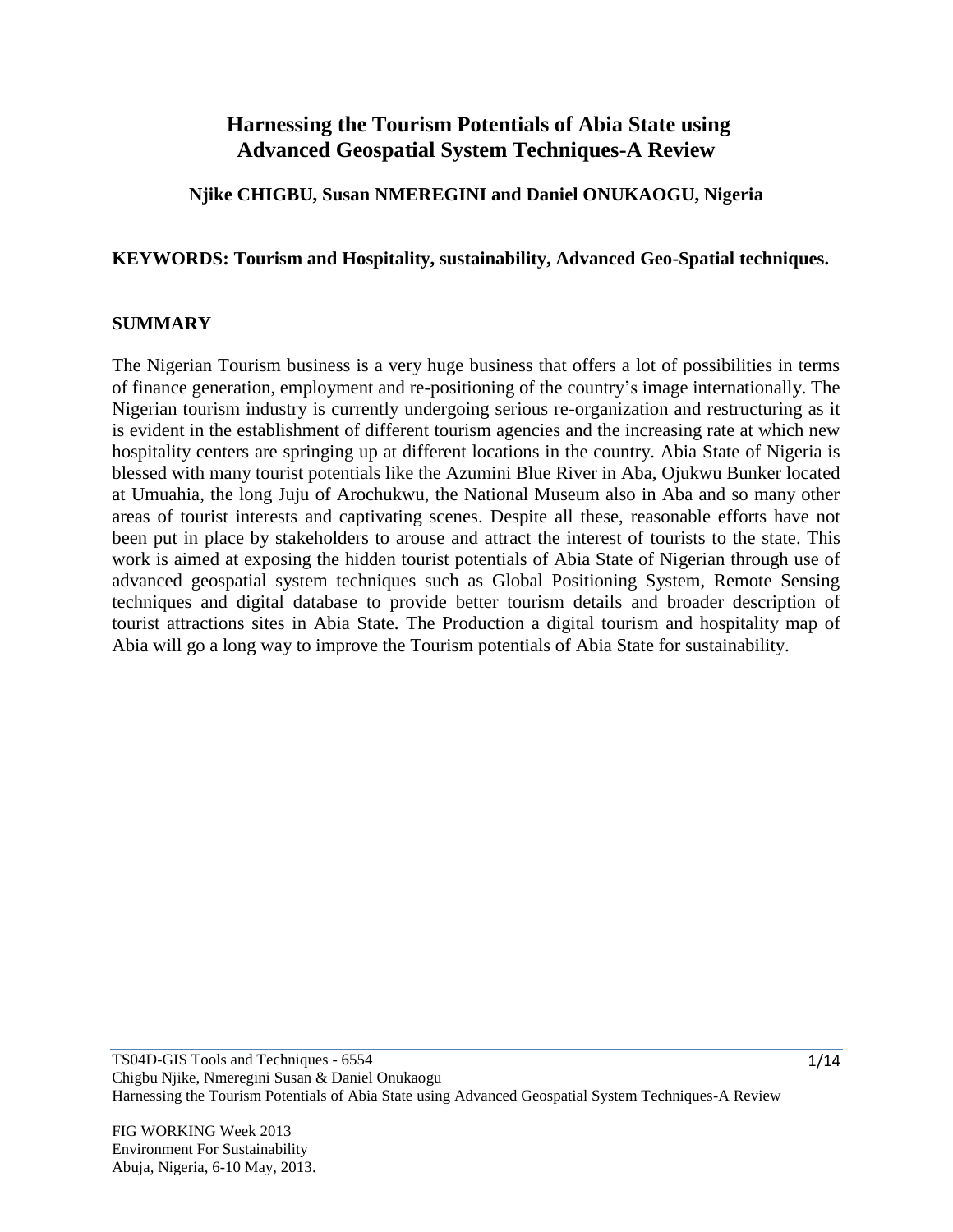# **Harnessing the Tourism Potentials of Abia State using Advanced Geospatial System Techniques-A Review**

## **Njike CHIGBU, Susan NMEREGINI and Daniel ONUKAOGU, Nigeria**

## **1. INTRODUCTION**

Tourism is widely recognized as one of the World`s largest industry that focuses primarily on leisure, business, travel activities and centers around visitor`s movement to a particular destination. It is highly dynamic and is influenced by economic, political, social, environmental and technological changes. The success of tourism and hospitality industry in any country depends on the ability of that country to sufficiently develop, manage and market the tourism facilities and activities of that country as most developing countries depend mostly on tourism for economic growth and diversity. The Nigerian Tourism industry is a very huge business that offers a lot of possibilities in terms of finance generation, employment and re-positioning of the country image internationally. Ayeni et.al( 2001), observed that with a population of 120 million people made of about 300 ethnic groups, a vast land of about 1 million beautiful coastland of about 835km, a rich diversity of cultural and ecological resources, Nigeria appears destined to be the "Giant" of Africa as far as tourism is concerned. Popular tourist attractions in Nigeria are depicted in the table1.0 below: Table 1 Major Tourist Attraction in States in Nigeria

| s/n                | <b>Name of Tourist Attraction</b> | Location            |
|--------------------|-----------------------------------|---------------------|
| 1.                 | Arochukwu Cave                    | Abia                |
| 2.                 | Ojukwu Bunker                     | Abia                |
| $\overline{3}$ .   | Zuma Rock                         | Abuja               |
| $\boldsymbol{4}$ . | Mandara Mountain                  | Adamawa             |
| 5.                 | <b>Tinapa Resort</b>              | <b>Cross River</b>  |
| 6.                 | <b>Gurara Falls</b>               | Benue               |
| 7.                 | Wild Warm Spring                  | Bauchi              |
| 8.                 | Jos Wild Life park                | Plateau             |
| 9.                 | <b>Obudu Cattle Ranch</b>         | <b>Cross River</b>  |
| 10.                | Bukolori Dam                      | Niger               |
| 11.                | <b>Ushogo Hills</b>               | Osun                |
| 12.                | Samorika Hills                    | Osun                |
| 13.                | Okirika Aquatic Stadium           | <b>Rivers State</b> |
| 14.                | Old Oyo National Park             | Oyo                 |
| 15.                | Ogbunike Cave                     | Enugu               |
| 16.                | Aminu Kano Airport                | Kano                |
| 17.                | Nnamdi Azikiwe Int. Airport       | Abuja               |
| 18.                | Egeneja Warm Spring               | Kogi                |
| 19                 | Yankari Game Reserve              | Bauchi              |

TS04D-GIS Tools and Techniques - 6554

Chigbu Njike, Nmeregini Susan & Daniel Onukaogu

Harnessing the Tourism Potentials of Abia State using Advanced Geospatial System Techniques-A Review

FIG WORKING Week 2013 Environment For Sustainability Abuja, Nigeria, 6-10 May, 2013.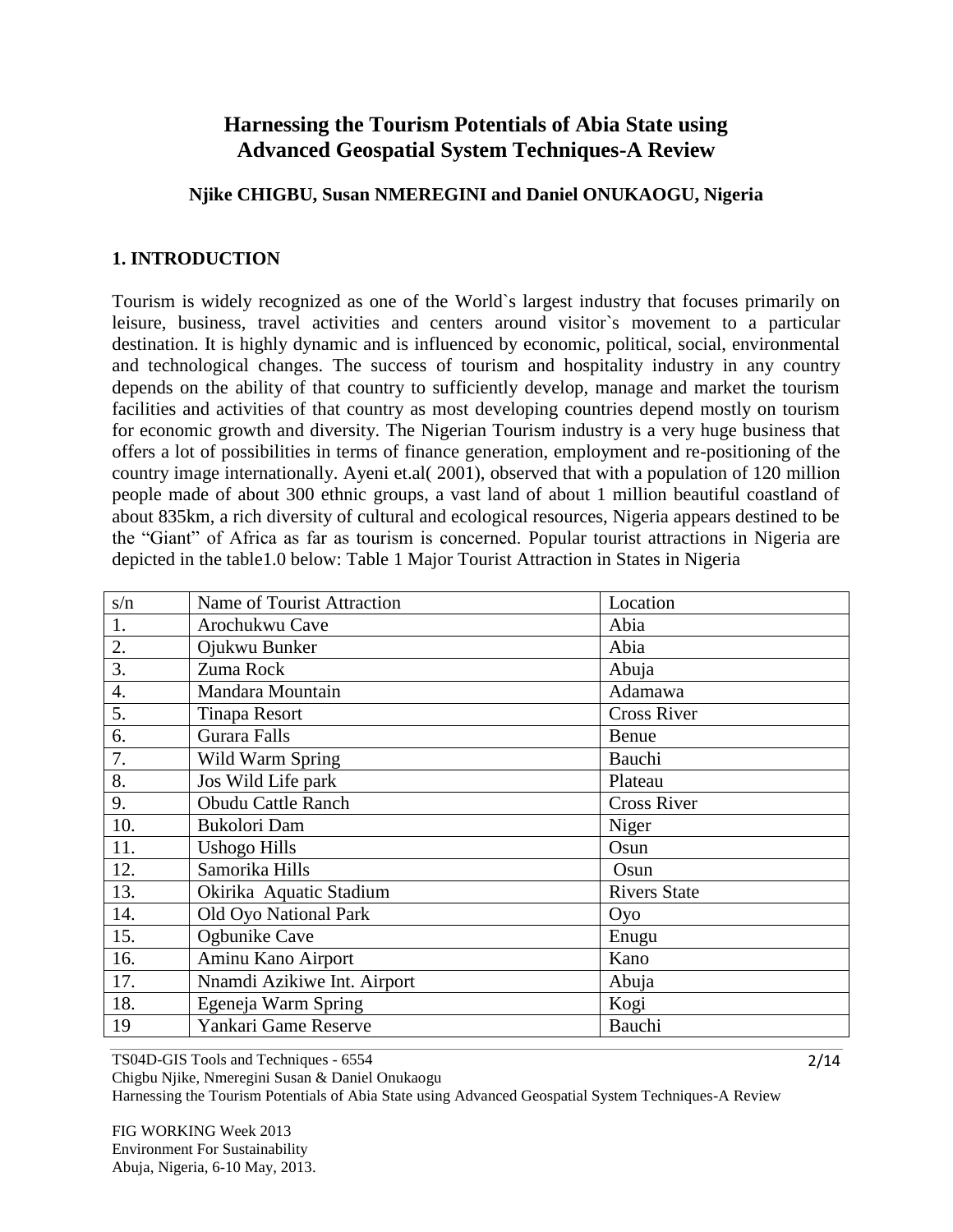## Source: (Modified after Ayeni, 2001)

The Nigerian tourism industry is currently undergoing serious reorganization and restructuring as can be seen in the establishment of different hospitality centers throughout Nigeria. Abia State has many tourist sites such as the Azumini Blue River in Aba, Ojukwu Bunker at Umuahia, the long Juju of Arochukwu, the National Museum also in Aba and so many other areas of wonderful tourist attraction. Despite all these, good efforts have not been put in place by stakeholders to arouse and attract sufficient number of tourists to the state.

Tourism, therefore, is the activities of persons travelling to and staying in places outside their usual environment for not more than one consecutive year for leisure, business and other purposes not related to the exercise of an activity remunerated from within the places visited (UNWTO 2000). In the same vein, the Association of Scientific Experts on Tourism (AIEST) noted that as long as the travel do not lead to permanent residence, it is termed tourism. Tourism activities may involve the following:

- Movement of people from one place to another.
- Tourism embraces the journey to stay at a particular destination.
- Tourism takes a tourist outside his/her normal home or place of residence.
- The movement may be a short time type and the tourist hopes to return at the end of the exercise.

Some identifiable tourism activities include:

- Domestic or local tourism involving tourism within a defined geographical location
- Inbound tourist which involves visits within place of natural birth or permanent residence.
- Outbound tourist which involves visits outside ones country of residence.

## **2. POLICY TRUST FOR TOURISM DEVELOPMENT IN NIGERIA**

The institutional framework for the organization of tourism in Nigeria was set in 1962 with the formation of Nigeria Tourist Association. The Federal Government of Nigeria then promulgated decree No. 54 of 1976 which established the Nigeria Tourist Board, while the states in turn established States Tourist Committees. The Nigerian Tourist Board was responsible for tourism development in Nigeria. It played advisory role in the tourism development programme and also guaranteed the federal government policy formulation in the sector.

In 1990, new policy on tourism was developed. The policy defined the role tourism sector should play in the improvement of the Nigerian economy. It includes:

- foreign exchange generation;
- promoting tourism based rural enterprises,
- generating employment and accelerating rural/ urban integration and
- Promoting cultural exchange.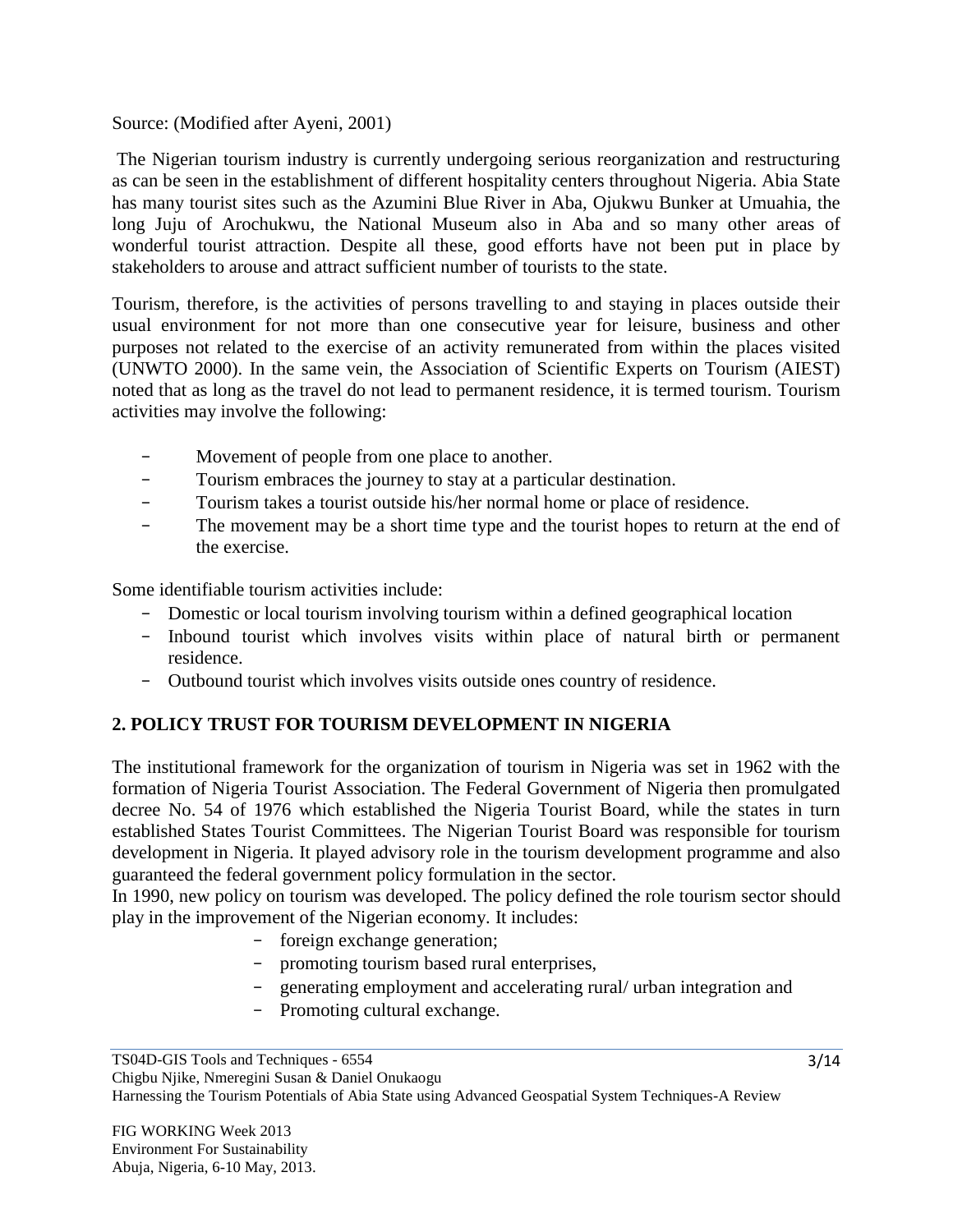The National Tourism policy(NTP) came into being in 1990 and subsequent gave birth to the Nigerian Tourism Development Corporation (NTDC) in 1992.The establishment of the national institute for Hospitality and Tourism(NIHOTOUR) in Buganda Kano and National Travel Bureau(NTB), a tour operating company of the NTDC(Igboanugo,2009).

The tourism policy initiative encouraged both domestic and foreign investments in the tourism sector of the Nigerian economy. These measures and policies were aimed at making Nigeria the ultimate tourism destination in Africa and consequently improve the revenue generation and encourage diversification of the economy.

## **3. GEO-INFORMATION AND SPATIAL TECHNOLOGY ROLE IN TOURISM**

Geoinformation (GI) Technology includes disciplines like Cartography, Photogrammetry, Satellite Remote Sensing, GIS, Land Surveying (including GPS) and other earth related technologies. For centuries now, these disciplines have grown in a manner which gave each of them special identity. Professional bodies were formed related to each of these disciplines. In the recent past, particularly in the last decades of the previous century, the borders between various disciplines related to earth sciences showed fading signs. Information flow has to be free from hassles. Flow of information and capital produce flows of people (Brimicombe, et al., 2009). ICT have allowed the dispersal of some activities and the agglomeration of others-a reshaping of cities and our working and leisure patterns. Castells et al., (2006), opined that the globe has become a "mobile network society". The mobility of the people together with mobility of information, capital, risks and objects can produce creativity, innovation, wealth creation and freedoms. On-line mapping services such as MapQuest and Google Maps have also become big business as users seek out maps and navigation instructions on how to reach geographical destinations.

Remote Sensing, Photogrammetry, Geographic information System( GIS), Global Positioning System(GPS),Cartography and other related technologies have emerged as complementary technologies providing integrated and total solutions to most of the planning and development issues(Kummar,2000).Geographic information systems (GIS) were identified as one of the underlying technologies that are specific to organizing,handling,design and application of the technology. This is generally referred to as GI Science. Goodchild (1990, 1992) put forward two main conditions for the recognition as a particular branch of science:

- That the knowledge domain contained a legitimate set of scientific questions;
- That spatial data were unique from other forms of data and therefore needed special consideration

Central to nearly all forms of measurement and mapping is the Global Positioning System (GPS).Initiated as a programme in 1973 by the United States with the first satellite launched in 1978; GPS has become indispensable for geographical positioning and navigation. GPS is based on a constellation of 24 satellites that orbit the Earth at an attitude of approximately 20200km.Radio signals are emitted by the satellites over a number of frequencies that can be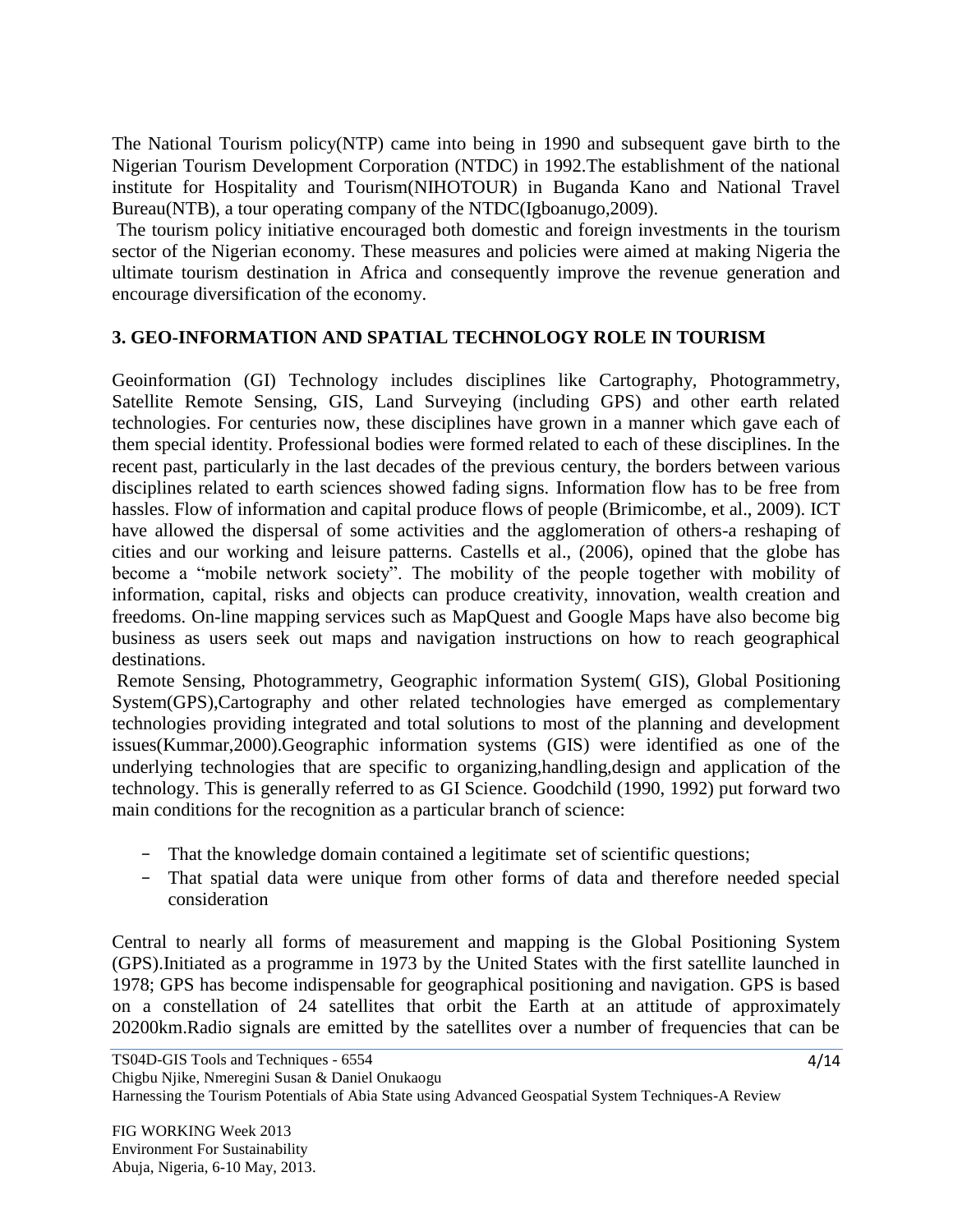picked up by receivers regardless of weather conditions, time of the day or position on the Earth. Generally, the signals from three satellites are required for dependable  $2-D(x, y)$  position fix and from four satellites for 3-D (x, y, and z) position fix. GPS receivers have undergone considerable miniaturization such that they can now be integrated into mobile phones (Brimicombe, 2009). The general design principles of the GPS can be summarized as follows:

- Suitable for all classes of platforms whether they be aircraft, ships or land-based vehicles as well as other satellites;
- Provide positioning in real-time along with the ability to determine the time and velocity;
- Reference all positioning to a single global geodetic datum;
- Capable of preferentially providing higher accuracies to certain classes of users (military application).
- Have low unit cost(it is in fact free to use) with low power overhead;
- Scalable to unlimited numbers of users worldwide.

Satellite imaging for civilian purposes started in the 1960s with metrological satellites but quickly followed in the early 1970s by satellites with imaging systems designed to observe the Earth's surface rather than its atmosphere. Remote Sensing can be defined as the acquisition of data about the objects using a sensing device that does not require direct contact with objects themselves. These technologies have actually reshaped the way and manner geospatial business is handled now. Our desire here is to explore the capabilities of these technologies in harnessing the rich tourist potential of Abia State for sustainability.

## **3. SPATIAL DISTRIBUTION OF TOURISM SITES IN ABIA STATE**

Abia State is a state is located in the South East Geo-Political Zone of Nigeria. The capital is Umuahia, although the major commercial city is Aba, formerly a British colonial government outpost. Abia State lies within approximately latitudes 4° 40' and 6° 14' north and longitudes 7° 10' and 8° east. The state shares common boundaries to the north with Ebonyi State; to the south and southwest with Rivers State; and to the east and southeast with Cross River and Akwa lbom States respectively. To the west is Imo State, and to the northwest is Anambra State (Abia official Website, 2013).

**The Population** is estimated to be about 3,000,000 (NPC, 2009).The state covers an area of about 5,243.7 sq. km which is approximately 5.8 per cent of the total land area of Nigeria. Mineral resources found in the state include petroleum, natural gas, lead and zinc.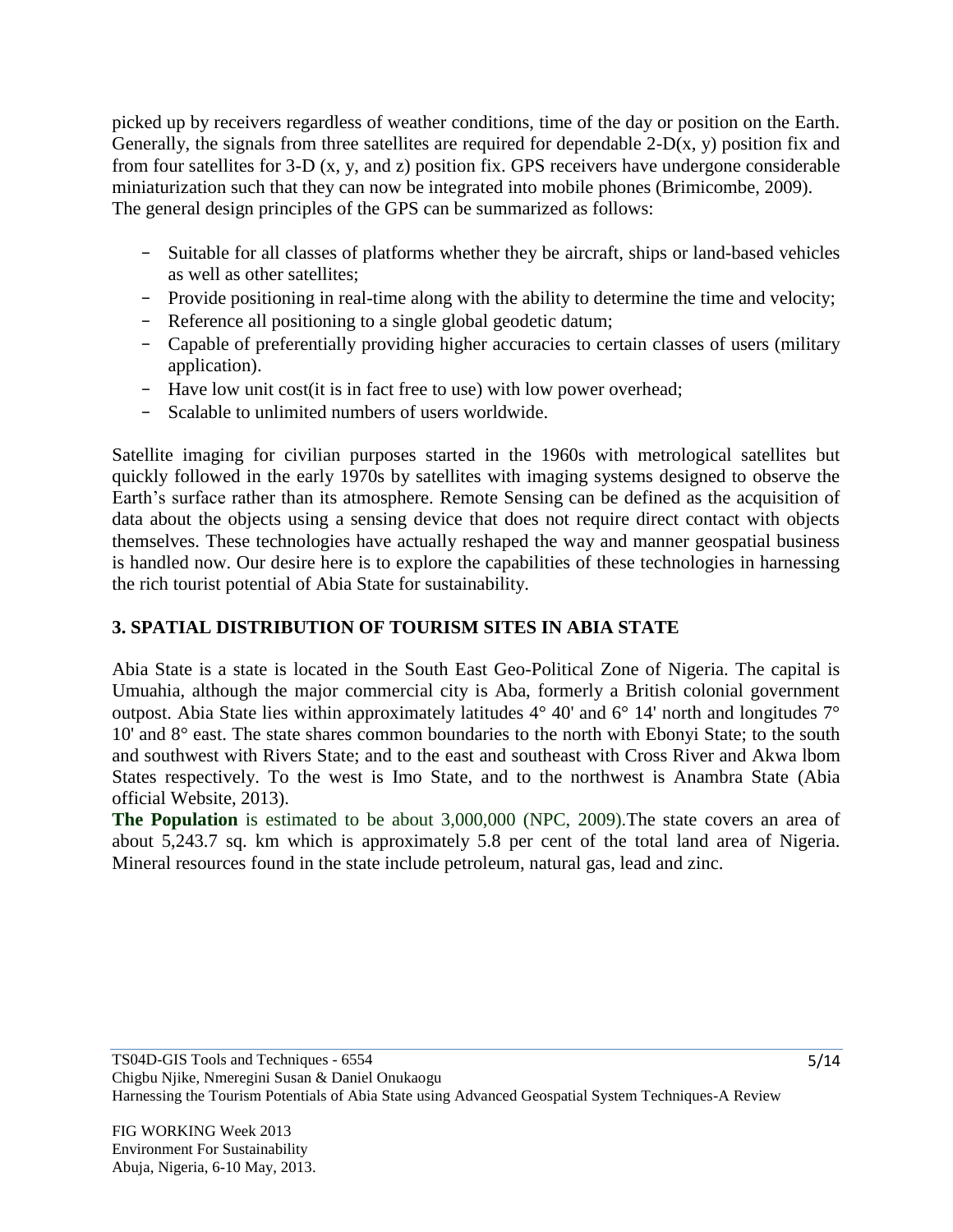

**Fig 1.0: Abia state of Nigeria (Source: Abia Govt. house press, 2010)**

Abia state tourist attractions have been classified into four major categories:

- Nature induced attraction sites
- Human created attraction sites
- Cultural attraction sites
- Social attraction sites (Aji, 2012).

Most Abia tourist destinations sites have not been harnessed or explored; also the facilities in some of these sites have not been upgraded to world class standards.

### **3.1. Tourism and The Economy of Abia State**

Agriculture is the major occupation of the people of Abia State. This is induced by the rich soil which stretches from the northern to the southern parts of the state. Farming in the state is determined by the seasonal distribution of rainfall. The main food crops grown are yam, cassava, rice, cocoyam and maize while the cash crops include oil-palm, rubber, cocoa, banana and various types of fruits.

There are three agricultural zones in Abia State: Aba, Umuahia and Bende. All these areas are good repository of tourist attraction sites and hence can actually improve the revenue base of the state if properly harnessed.

### **3.2 Tourism Infrastructural Challenges in Abia State**

Some of the identified infrastructural needs are of the state includes: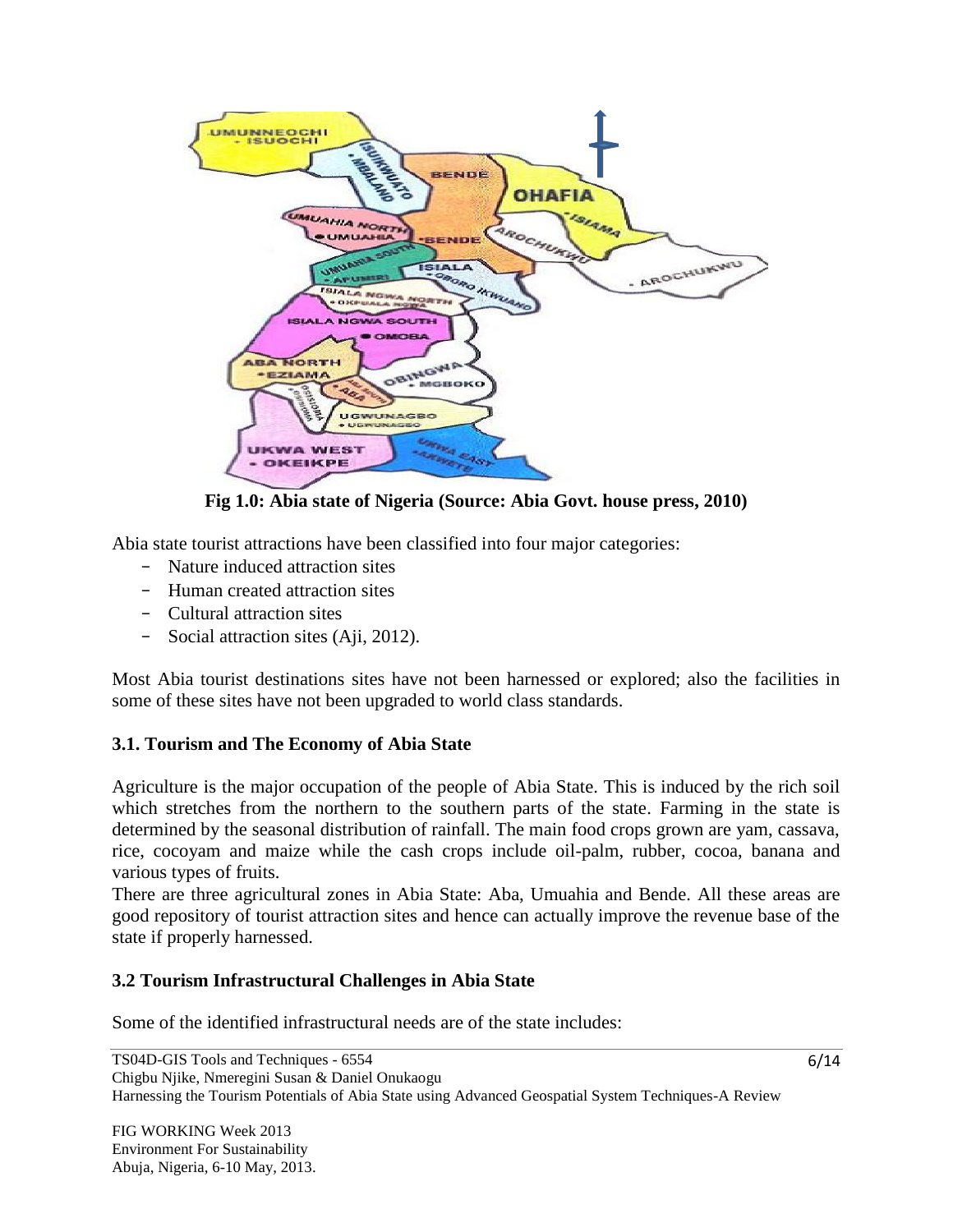- Transportation
- Communication/ Broad Band Internet Facilities
- Accommodation
- Power/Electricity
- Health Facilities
- Security

### **3.3 Major Tourist Attractions in Abia**

The major tourist attractions in Abia State include the following:

- Isiukwuato water fall in Umuogwugo (Isiukwuato LGA)
- Azumini Blue River in Ukwa East LGA
- The long juju of Arochukwu
- War Museum
- Amakama cave Amakama Umuahia South LGA
- The Ohafia war dance
- Textile weavers of Akwete
- Other caves

### 3.2.1 Isiukwuato Water Fall

This site is located between Umuobiala and Umuasua in Isiukwuato Local Government Area. The water fall is located at Latitude  $05^0$  43' 02 0'N and Longitude of  $7^0$  29' 08' 0'E with highest point of about 203m above mean sea level.

Osowuruwuru in Umuogwugo village is a good tourist site in Abia State which is yet to be explored. It is highly respected and sacred in the village and it has a cave where disputes are settled. Also located close to this site is the "**Nkumempakwasi"** meaning attachment rock which is used as colonial stamp during the colonial era. This is the main source of some river in Nigeria including Akwa Ibom River.

### 3.2.2 Azumini Blue River

Azumini town is located at the South-South part of Abia State bounded by the Akanu village in the North, by the South and East by the Aannangs and the Annangs are positioned east of the Abia Azumini which empties itself into the Imo River after a village called Akpala. The Azumini Blue River is a tributary of Aba River usually called water side River. It is called Blue River because of its crystal and bluish quality. The challenge here is that the Blue River has not been fully developed and utilized.

### 3.2.3 The Long Juju of Arochukwu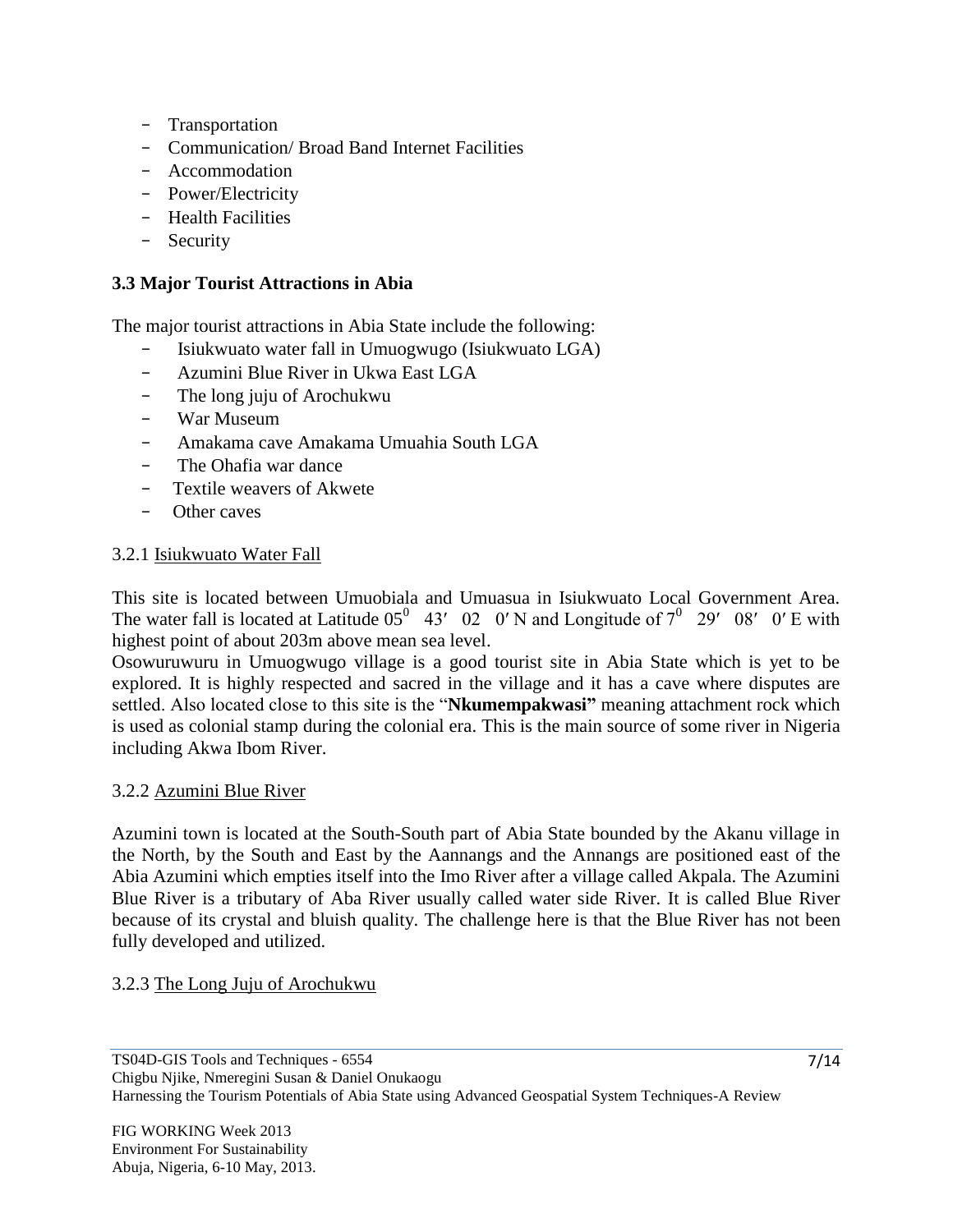This is found in Ibina Ukpabi in Arochukwu. It is a cave with a long dark tunnel that is associated with the slave trade. Prior to the slave era, it had served as a court of arbitration for the settlement of local, tribal and inter-tribal disputes and problems. Some people believed that the gods speak to people through the long metal pipe found there. The long juju has gained international recognition because of the enviable role the Long juju played during the slave trade expedition.

## 3.2.4 National War Museum

This is located at the heart of Abia State, Umuahia. The museum contains necessary information on the past military events and civil war in Nigeria. The museum is amongst the best in Africa because of its currency and updated information.

## 3.2.5 Amakama Cave

This is a wooden tree with a hollow inside that is capable of accommodating up to 20 people at a time. The tree is claimed to be as old as the Amakama community and has acted as a soft haven to the community during inter-tribal wars and slave trade. The serene environment of the site is good for the construction of a standard tourism village.

## 3.2.6 Other Caves

Many caves are located within the state from Umunneochi to Arochukwu and these include the following:

- Ngodo cave at Ngodo Isuochi, which has both stalactite and stalagmite inside.
- The Uluchukwu cave at Ahaba/Imenyi in Isiukwuato in Isiukwuato LGA.
- The Uluchukwu Abiama cave at Amankalu Alayi in Bende LGA
- The Eziofia cave at Amekpu Ohafia
- The Onuibina cave at Ihechiowa in Arochukwu LGA

It is believed that the Uluchukwu cave, Abiama cave and long juju cave (ibini ukpabi) were once residence of Chukwu Abiama/obioha the kind hearted deity that once wielded great powers of arbitration.

## **4. ANALYSIS OF ABIA STATE TOURISM OBJECTIVE**

This is aimed at:

- Making critical inventory of all existing and potential tourism sites in Abia State.
- Examining the state of the tourist infrastructure at the various identified sites in the state.
- Recommending to the Stakeholders dynamic strategies for improvement of tourism in Abia state.

## **4.1 Strategies for Tourism Sector Development**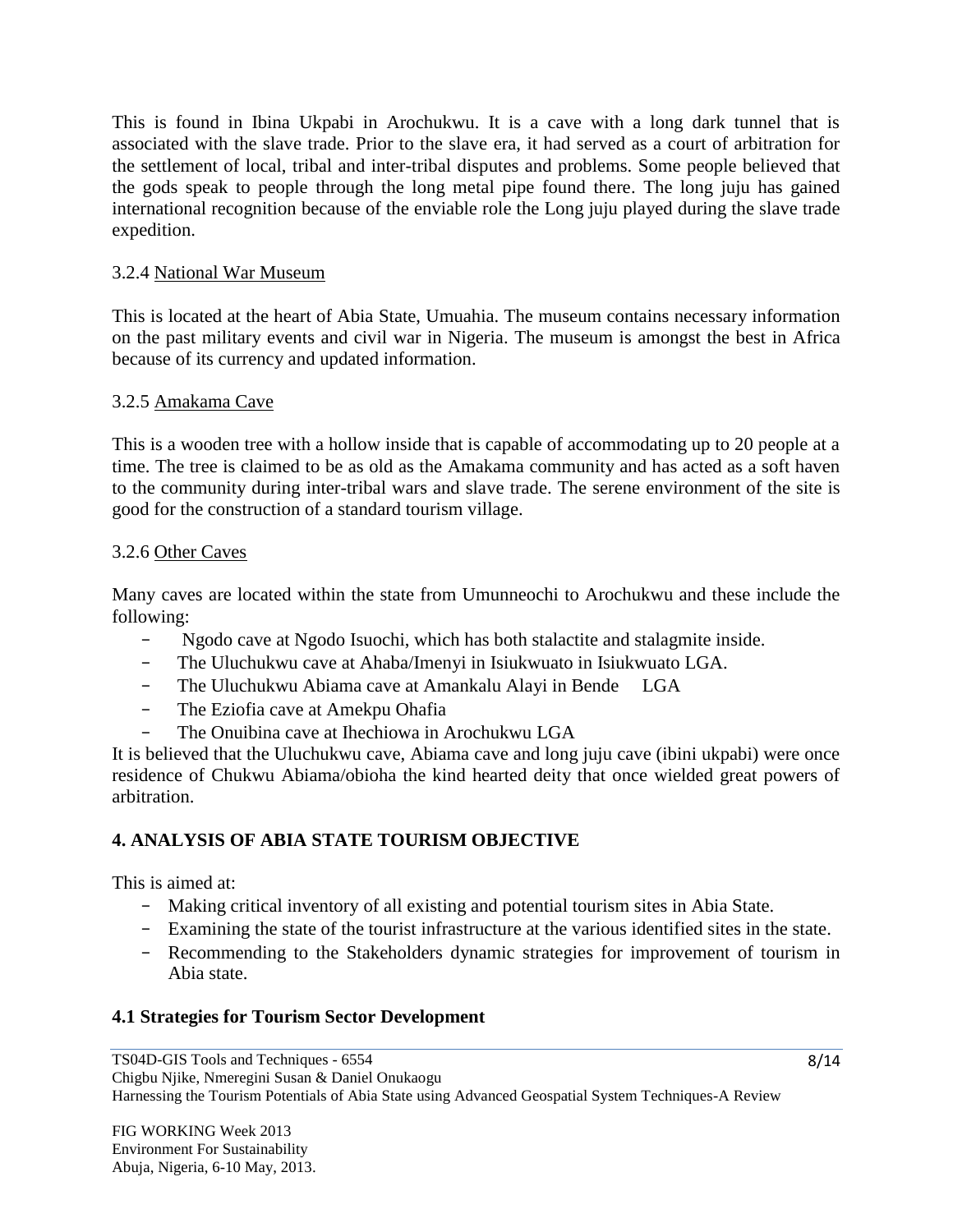The managing of environments for tourism depends not only on the right information compilation and dissemination but quite significantly on articulating our unique cultural and natural environmental features and processes that make them distinctive from the rest of the world (Choker 1993). Therefore, the policy and programme managers must develop a holistic view of the inter linked nature of tourism with culture, environment, economy, social practices and life styles. Care should be taken so that cherished values and way of life established over the years by our forefathers are not destroyed.

### **4.2 Socio-Cultural Issues**

Abia state must be ready to accept foreigners as visitors in the local communities. The local communities in the state should also be ready to sell or market aspects of their culture, social life and surrounding natural environment to tourists. These will include available wide life species and unique cultural/natural landscapes.

### **4.3 Economic Issues**

The growth of the tourism industry in Abia state will be enhanced by the establishment of appropriate tourism related economic activities. This will provide the necessary elixir or boast effective participation in the industry. Hence, there is need for partnership with the local communities, investors and others.

## **5. USE OF ADVANCED GEO-SPATIAL TECHNIOUES IN HARNESSING TOURISM POTENTIAL OF ABIA STATE (METHODOLOGY)**

Every object present on the earth (including tourist sites in Abia State) can be geo-referenced. This is the fundamental key of associating any database (identified locations and spatial attributes) to GIS. Here, the term database is a collection of information about things and their relationship to each other, and geo-referencing refers to the location of a layer or coverage in space defined by the convenient co-ordinate referencing system.

Work on GIS began in late 1950s, but first GIS software came only in the late 1970s from the lab of the Esri.Gis technology integrates common database operations such as query and statistical analysis with the unique visualization and geographic analysis benefits offered by maps. Functional capabilities of GIS include the following:

- Data entry, storage and manipulation
- Data base integration and management
- Data queries and searches
- Spatial Analysis
- Map production
- Decision making support

Basic questions that are integrated into a Geo-database and GIS environment are:

- What is it? (location based query)

TS04D-GIS Tools and Techniques - 6554 Chigbu Njike, Nmeregini Susan & Daniel Onukaogu Harnessing the Tourism Potentials of Abia State using Advanced Geospatial System Techniques-A Review

FIG WORKING Week 2013 Environment For Sustainability Abuja, Nigeria, 6-10 May, 2013.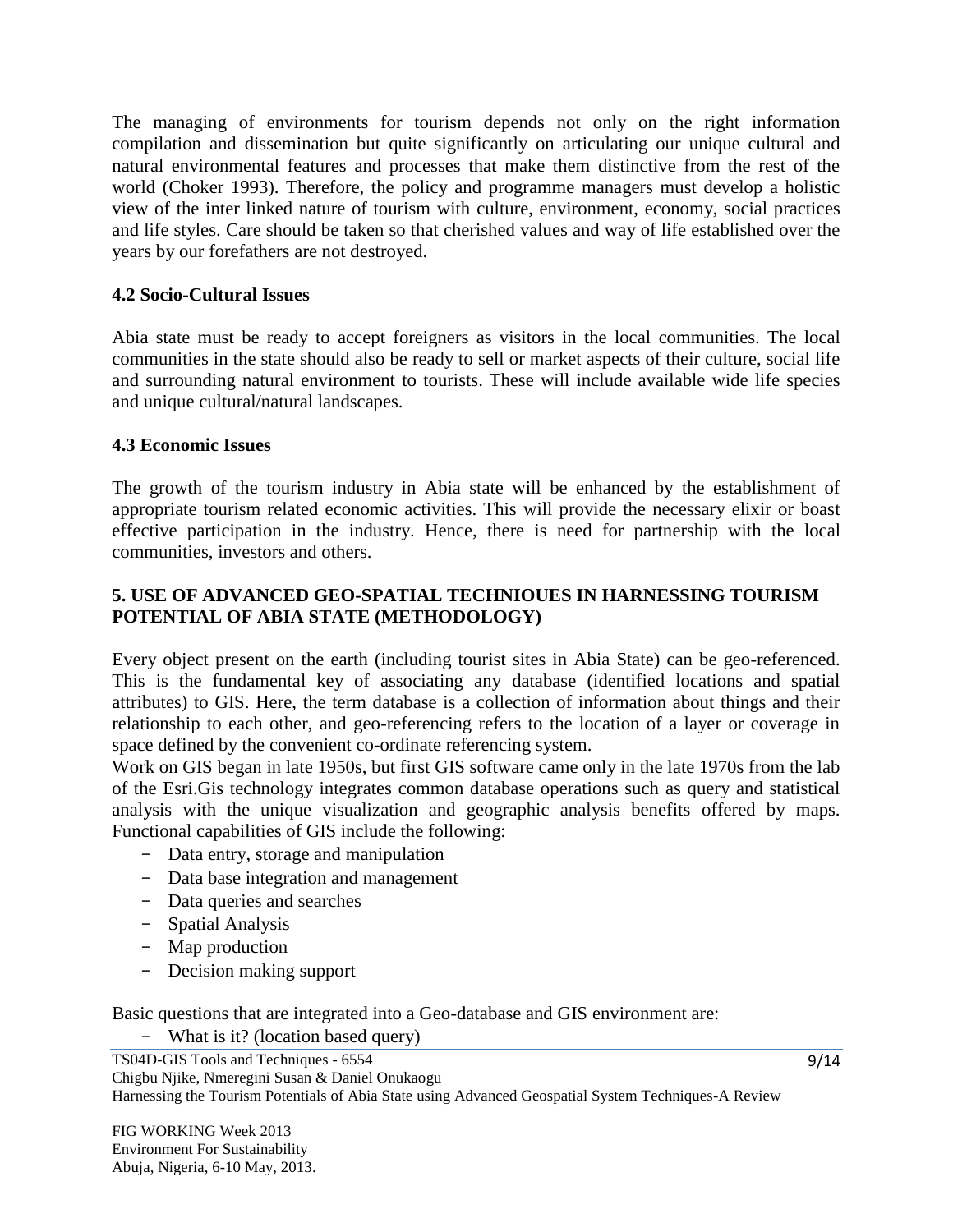- Where is it?(conditional query)
- What has change?(Trend)
- What is the best route or alternatives?(Routing)
- What is the pattern?(Pattern)

## **5.1 GIS in Tourism**

Ayeni (2006) observed that the use of pictures, sounds, and graphical data would aid the development of the tourism sector (Igboanugo, 2009). The production of the tourist map of Abia state would involve the following steps:

- Compilation and addition of textual information to features location
- Development and editing of pictures and images to text labels
- Hot linking of images to their respective features using Arc GIS software.

Sources of the tourism data for the data base design include:

- Existing map of Abia State
- Abia State street Guide Maps from OSGOF
- GPS Data
- Other Ancillary Data
- Photographs of Tourist Sites in the State, etc.

## **5.2 Geodatabase Design**

To effectively implement a tourist Geodatabase of Abia State, a solid database design must be put in place. Designing a Geo-database is an essential process that requires planning and revision until a final data model is developed that meets the tourists' requirement of Abia State. Societies and their government need to become spatially enabled in order to have the right tools and information at hand to take the right decisions (Steudler, et al., 2012)

Tourist Geo-data base design involved a six step process: Below is the GIS data base modeling process after Igbokwe (2010):

- Reality
- View of reality
- Conceptual Modeling
- Logical Modeling
- Physical Design
- Spatial Database

### **5.3 Coordinates Listing of Some Tourist Sites in Abia State (UTM)**

Depicted on table 2.0 are some identified tourists' sites and their location co-ordinates gathered using handheld Garmin GPS listed in their UTM values: Table 2.0 Some Tourist Locations in ABIA STATE.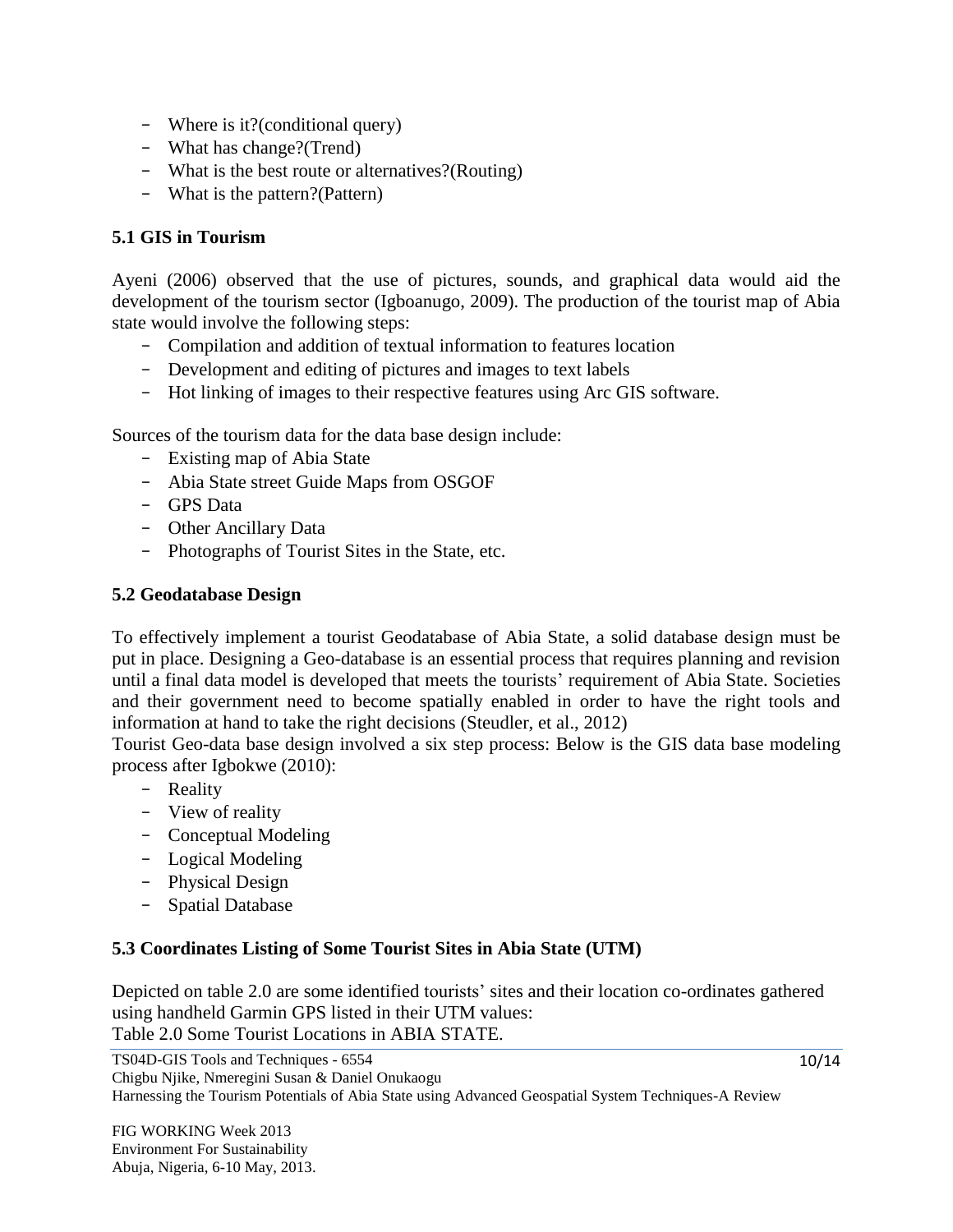| s/n | Name of Tourist sites       | E(m)       | N(m)       | Remarks |
|-----|-----------------------------|------------|------------|---------|
|     | Ngodo Cave                  | 321671.902 | 662670.980 |         |
| 2   | Ojukwu Bunker               | 344361.206 | 611472.893 |         |
| 3   | Uluchukwu Ahaba             | 336094.232 | 632108.751 |         |
| 4   | Uluchukwu Abiama            | 343997.116 | 631763.892 |         |
| 5   | Eziofia Cave                | 364001.590 | 628091.320 |         |
| 6   | <b>Onubine Cave</b>         | 331302.097 | 604719.986 |         |
| 7   | <b>Ohafia War Dance</b>     | 366901.301 | 623273.503 |         |
| 8   | Long juju                   | 366998.696 | 602836.753 |         |
| 9   | Azumini Blue River          | 331482.342 | 547037.565 |         |
| 10  | <b>Isikwuato Water Fall</b> | 333493.569 | 633132.631 |         |
| 11  | War Museum                  | 332509.321 | 615887.943 |         |
| 12  | <b>Akwete Textile</b>       | 317544.394 | 541131.743 |         |

## **(Source: Author's Field Work, 2012.)**

For effective design, implementation and declaration of the Tourism Geo-database of Abia State, the following steps as contained in Ayeni et.al (2002) would be adopted in the final stage:

- Conversion of the analogue map to digital format by scanning and digitizing and subsequently creating shape files using A0 scanners, Digitizers and using ArcGIS 9.3 software.
- Creation of relational database with attributes in ArcGIS environment
- Creation of database with capabilities of querying.
- Conversion of all pictorial files, video clips and sound into wave files and AVI format
- Hyperlinking Multimedia file and GIS data base.

**5.3 RESULTS:** The aim of every GIS project is to aid in decision making process. This review is to show how tourism can be supported by the technical production of digital maps using GIS techniques. The project when it is finally accomplished, would deliver the following:

- Maps, graphics, pictures and tourism guides of Abia State in different formats (Analogue and Digital formats).
- It will also deliver textual information, descriptions of routes and locations of tourist sites and other interest areas in Abia State, etc.
- If appropriately funded, we do hope to develop a model or pilot tourism web site for the state.

## **6.0 CONCLUSION AND RECOMMENDATION**

**6.1 CONCLUSION:** Enhanced accessibility, reduced cost to users and awareness will ensure maximum participation of the people of the state in tourism activities. There is a need for the development of a master plan for the development of tourism in Abia State. The master plan will provide:

- A guide for the holistic development of the sector in view of the multiple linkages to other sectors of the economy.
- The plan will provide a clue to the right type of tourist facilities to be developed in the different local areas of the state.
- The plan will provide a blue print for private sector participation in the tourism industry.

Harnessing the Tourism Potentials of Abia State using Advanced Geospatial System Techniques-A Review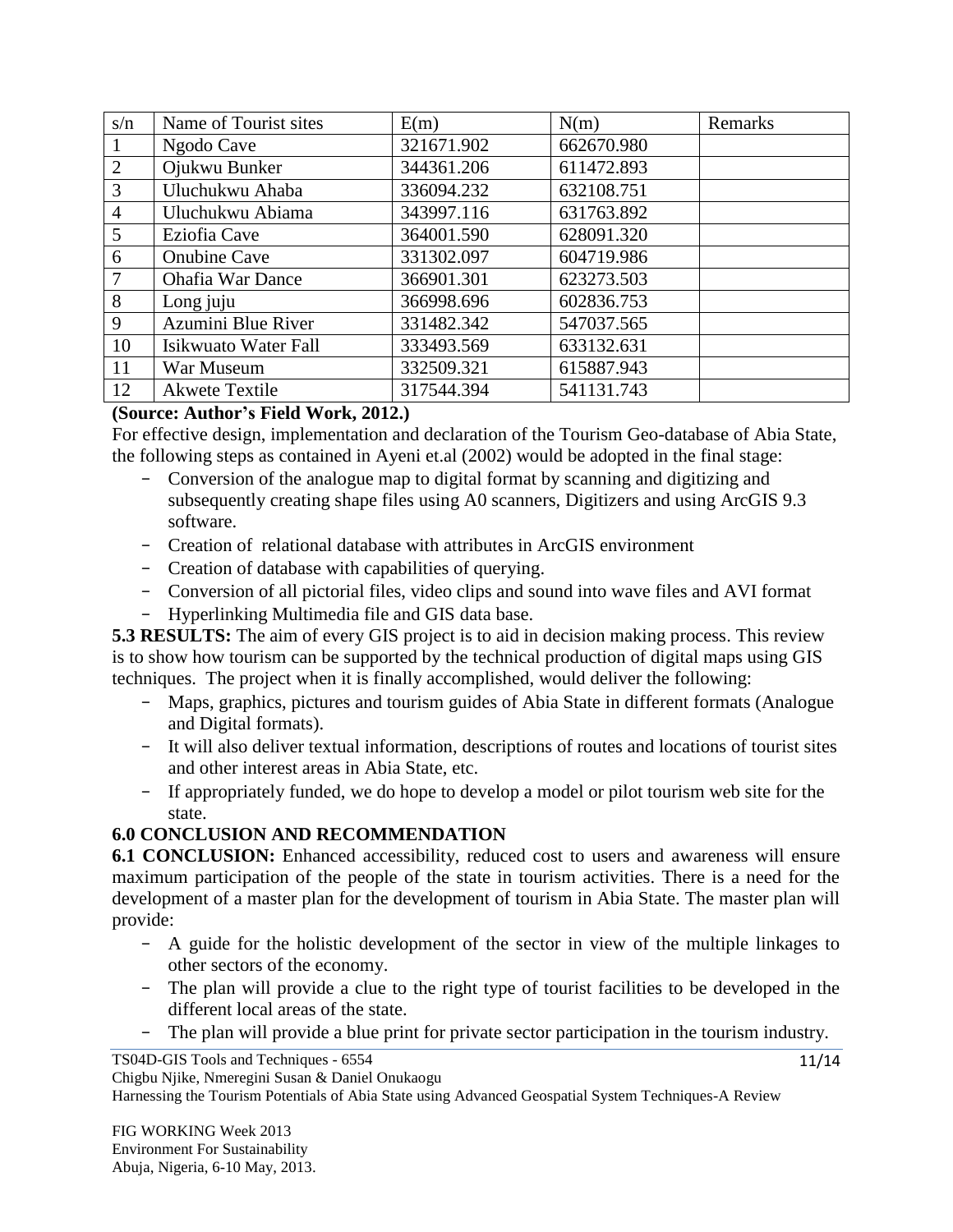- The plan will provide the background infrastructural facilities that will enhance the development of potential tourist sites at any location within the state.
- It should also outline plans to effectively involve host communities in both the development and the enjoyment of benefits of such investment.
- Finally the state should liaise with the National Tourism Development Commission to market the development plan to attract foreign direct investments in the sector.





TS04D-GIS Tools and Techniques - 6554 Chigbu Njike, Nmeregini Susan & Daniel Onukaogu Harnessing the Tourism Potentials of Abia State using Advanced Geospatial System Techniques-A Review

FIG WORKING Week 2013 Environment For Sustainability Abuja, Nigeria, 6-10 May, 2013.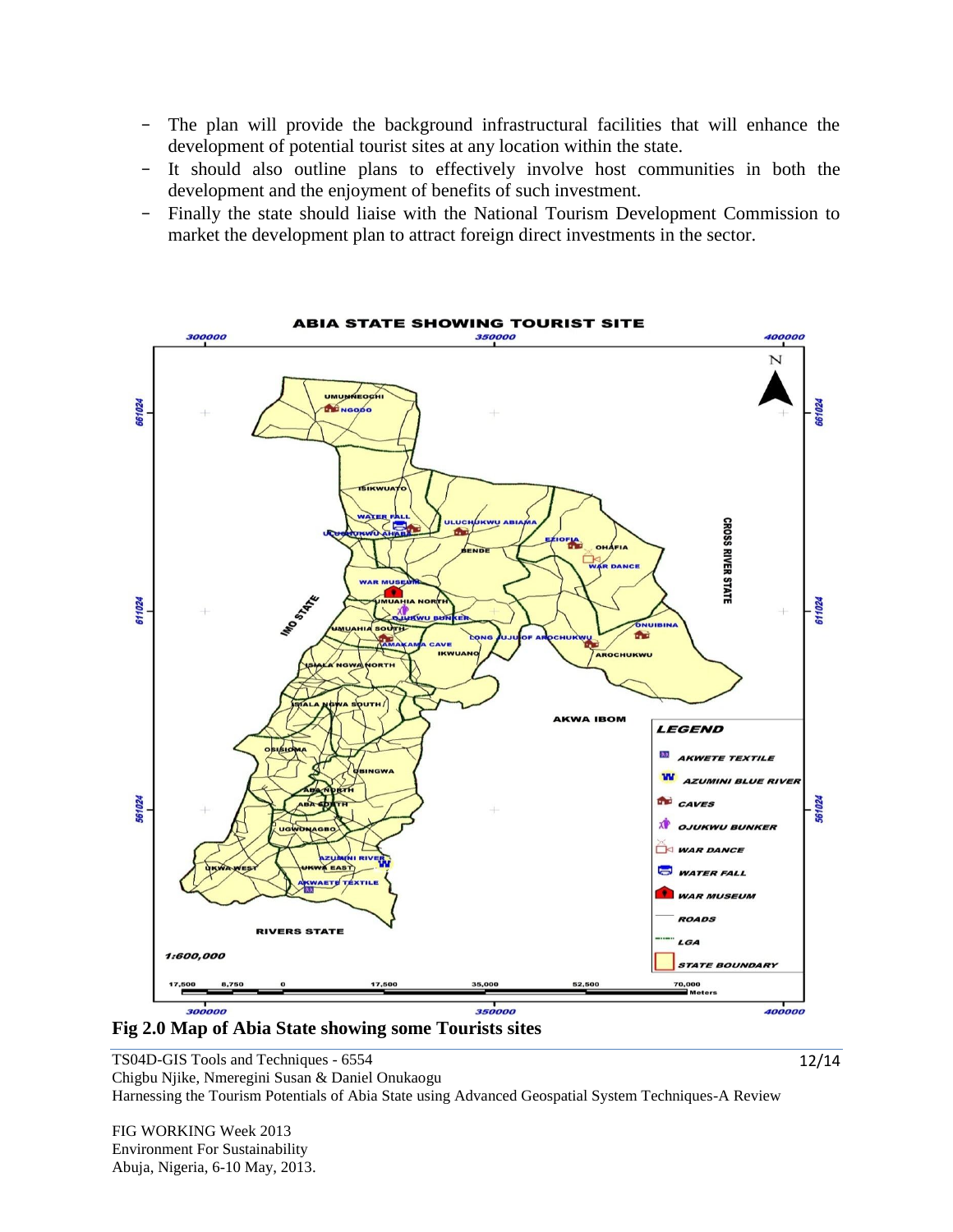## **(Source: Chigbu et. al., 2013)**

**6.2 RECOMMENDATIONS:** For Abia state to achieve meaningful breakthrough in the tourism business the following recommendations are necessary:

- Government must be willing to embrace digital technology and spatially enable administration.
- There is need to reposition the Surveying and Mapping agencies of the state in line with the present realities and global best practices.
- There is urgent need for capacity development and training of needed manpower to drive the repositioned tourism business of the state.
- There is an urgent need for the government to put in place all necessary security measures to combat crime and all forms of negative vices that will hinder the growth of the industry in the state.
- Necessary infrastructure must be put in place such as constant supply of power, good hospitality centers, good communication network and access to the internet and accessible road networks.

## **References**

Aji, R.U. (2012). Infrastructural Development A Tool for Sustainable Tourism Development in Abia State. Proceedings of the second Abia State Polytechnic ASUP National Conference. Vol. 11. No.1. 2012, pp. 61-70.

Ayeni, O.O. (2006). A Multimedia GIS Database for planning Management and promotion of sustainable tourism industry in Nigeria. Shaping the Changes XXXIII, FIG congress Munich, Germany 8-13, 2006.

Brimicombe, A.and Chao Li (2009).Location-Based Services and Geo-Information Engineering. Wiley –Blackwell Ltd Publishers, London.1st edition.

Chokor B.A. (1993). Perspectives on Environment and Tourism in Nigeria (eds)

Igboanugo, O.S. (2009).Production of a digital tourism map of Awka Urban in A GIS Environment. (DPR) Department of Surveying and Geoinformatics, Nnamdi Azikiwe University, Awka, Nigeria. Unpublished

Igbokwe J.I. (1996). Mapping from Satellite Imageries .El Demark Publishers, Enugu.

Igbokwe J.I. (1996). Mapping from Satellite Imageries .El Demark Publishers, Enugu.

Nigerian Tourism Master Plan: The executive Summary (2005).United Nations Development Programme (UNDP) United Nations World Tourism Organization (UNWTO)

Tumza A.U. (1993). Tourism Policy and Development in Nigeria (eds.). EBAN

### **CONTACTS**

### **Chigbu Njike (M.sc, mnis)**

Department of Surveying and Geo-Informatics School of Environmental Design and Technology Abia State Polytechnic, P.M.B 7166, Aba Abia State, Nigeria. Email:njikec@gmail.com

#### **Nmeregini Susan**.

TS04D-GIS Tools and Techniques - 6554 Chigbu Njike, Nmeregini Susan & Daniel Onukaogu Harnessing the Tourism Potentials of Abia State using Advanced Geospatial System Techniques-A Review

FIG WORKING Week 2013 Environment For Sustainability Abuja, Nigeria, 6-10 May, 2013.